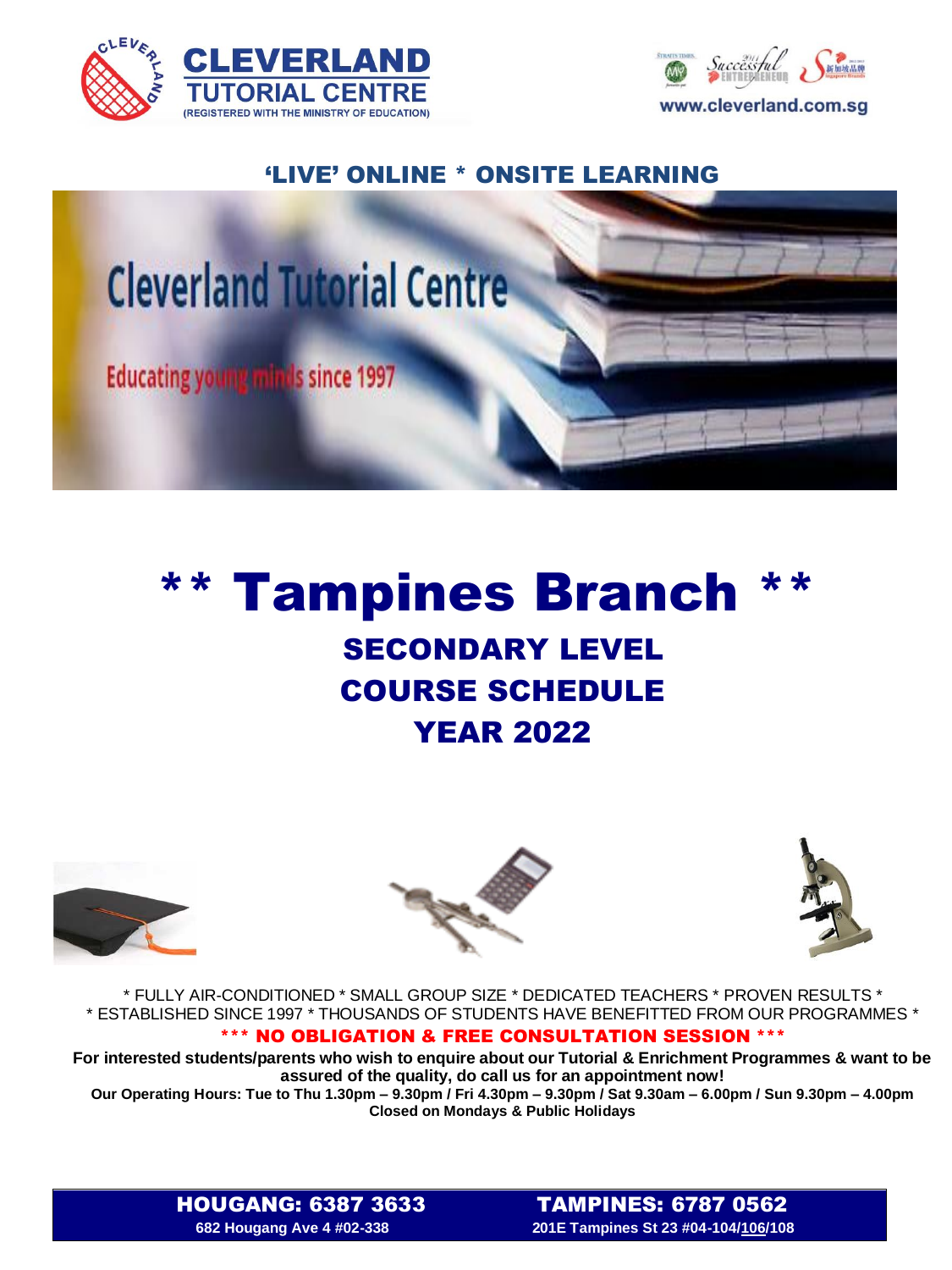





| <b>Level</b> | <b>Type of</b><br><b>Courses</b>                                    | <b>Schedule</b> |                                         | <b>Course Fee</b><br><b>Per Month</b>                                                                                                                                                                                                                                                                                                      |
|--------------|---------------------------------------------------------------------|-----------------|-----------------------------------------|--------------------------------------------------------------------------------------------------------------------------------------------------------------------------------------------------------------------------------------------------------------------------------------------------------------------------------------------|
| Sec 1        | S1 English<br>Compre / Essay<br>$Wr + Editing$                      | *Tue            | $*7.30$ pm $-9.00$ pm                   | $$165/-$<br>per subject<br><b>Bundle Discount</b><br>Any 2: (-\$5) off total fee<br>Any 3: (-\$15) off total fee<br>Any 4: (-\$30) off total fee<br>Any $5:$ (-\$45) off total fee<br>All 6: (-\$60) off total fee<br><i>*Registration Fee: \$30.00,</i><br>Student Deposit: \$100.00<br>Material Fee:<br>\$20/subject/semester<br>Applies |
|              |                                                                     | Sat             | $1.00pm - 2.30pm$                       |                                                                                                                                                                                                                                                                                                                                            |
|              | <b>S1 Mathematics</b><br><b>Tutorial Class</b>                      | Wed             | $7.30pm - 9.00pm$                       |                                                                                                                                                                                                                                                                                                                                            |
|              |                                                                     | Sat             | $2.30pm - 4.00pm$                       |                                                                                                                                                                                                                                                                                                                                            |
|              |                                                                     | *Sun            | $11.15am - 12.45pm*$<br>('LIVE' Online) |                                                                                                                                                                                                                                                                                                                                            |
|              | <b>S1 Math Booster</b><br>(Problem Solving)<br><b>Add-on course</b> | <b>Tue</b>      | $6.00$ pm $- 7.30$ pm                   |                                                                                                                                                                                                                                                                                                                                            |
|              | S1 Science<br><b>Tutorial Class</b>                                 | Sun             | $9.30$ am $-11.00$ am                   |                                                                                                                                                                                                                                                                                                                                            |
|              |                                                                     | *Wed            | $*7.30 \text{pm} - 9.00 \text{pm}$      |                                                                                                                                                                                                                                                                                                                                            |
|              | S1 Chinese<br><b>Tutorial Class</b>                                 | *Tue            | $7.30$ pm $-9.00$ pm $*$                |                                                                                                                                                                                                                                                                                                                                            |
|              |                                                                     | Sat             | 11.30am -1.00pm                         |                                                                                                                                                                                                                                                                                                                                            |
|              | S1 Chinese<br><b>Compo Writing</b>                                  | Sun             | $3.00pm - 4.30pm$                       |                                                                                                                                                                                                                                                                                                                                            |

| <b>Level</b>     | <b>Type of</b><br><b>Courses</b>                         | <b>Schedule</b> |                                      | <b>Course Fee</b><br><b>Per Month</b>                                                                                                                                                                                                                                                                    |
|------------------|----------------------------------------------------------|-----------------|--------------------------------------|----------------------------------------------------------------------------------------------------------------------------------------------------------------------------------------------------------------------------------------------------------------------------------------------------------|
|                  | S <sub>2</sub> English<br>Compre / Essay<br>Wr & Editing | *Tue            | $*7.30$ pm $-9.00$ pm                |                                                                                                                                                                                                                                                                                                          |
|                  |                                                          | Sat             | $1.00pm - 2.30pm$                    |                                                                                                                                                                                                                                                                                                          |
|                  | <b>S2 Mathematics</b><br><b>Tutorial Class</b>           | Wed             | $6.00$ pm $- 7.30$ pm                | $$175/-$<br>per subject<br><b>Bundle Discount</b><br>Any 2: (-\$5) off total fee<br>Any 3: (-\$15) off total fee<br>Any 4: (-\$30) off total fee<br>Any 5: (-\$45) off total fee<br><i>*Registration Fee: \$30.00,</i><br>Student Deposit: \$100.00<br>Material Fee:<br>\$20/subject/semester<br>Applies |
|                  |                                                          | Sat             | 11.15am $-$ 12.45pm                  |                                                                                                                                                                                                                                                                                                          |
| Sec <sub>2</sub> |                                                          | Sun             | $1.00pm - 2.30pm$<br>('LIVE' Online) |                                                                                                                                                                                                                                                                                                          |
|                  | S2 Math Booster<br>(Problem Solving)<br>Add-on course    | Sat             | $4.30$ .pm $-6.00$ pm                |                                                                                                                                                                                                                                                                                                          |
|                  | S <sub>2</sub> Science<br><b>Tutorial Class</b>          | Thu             | $7.00pm - 8.30pm$                    |                                                                                                                                                                                                                                                                                                          |
|                  |                                                          | *Sun            | $*1.30$ pm $-3.00$ pm                |                                                                                                                                                                                                                                                                                                          |
|                  | S <sub>2</sub> Chinese<br><b>Tutorial Class</b>          | *Wed            | $*7.30$ pm $-9.00$ pm                |                                                                                                                                                                                                                                                                                                          |
|                  |                                                          | *Sat            | *11.30am -1.00pm                     |                                                                                                                                                                                                                                                                                                          |
|                  | S <sub>2</sub> Chinese<br><b>Compo Writing</b>           | Sun             | $3.00$ pm $- 4.30$ pm                |                                                                                                                                                                                                                                                                                                          |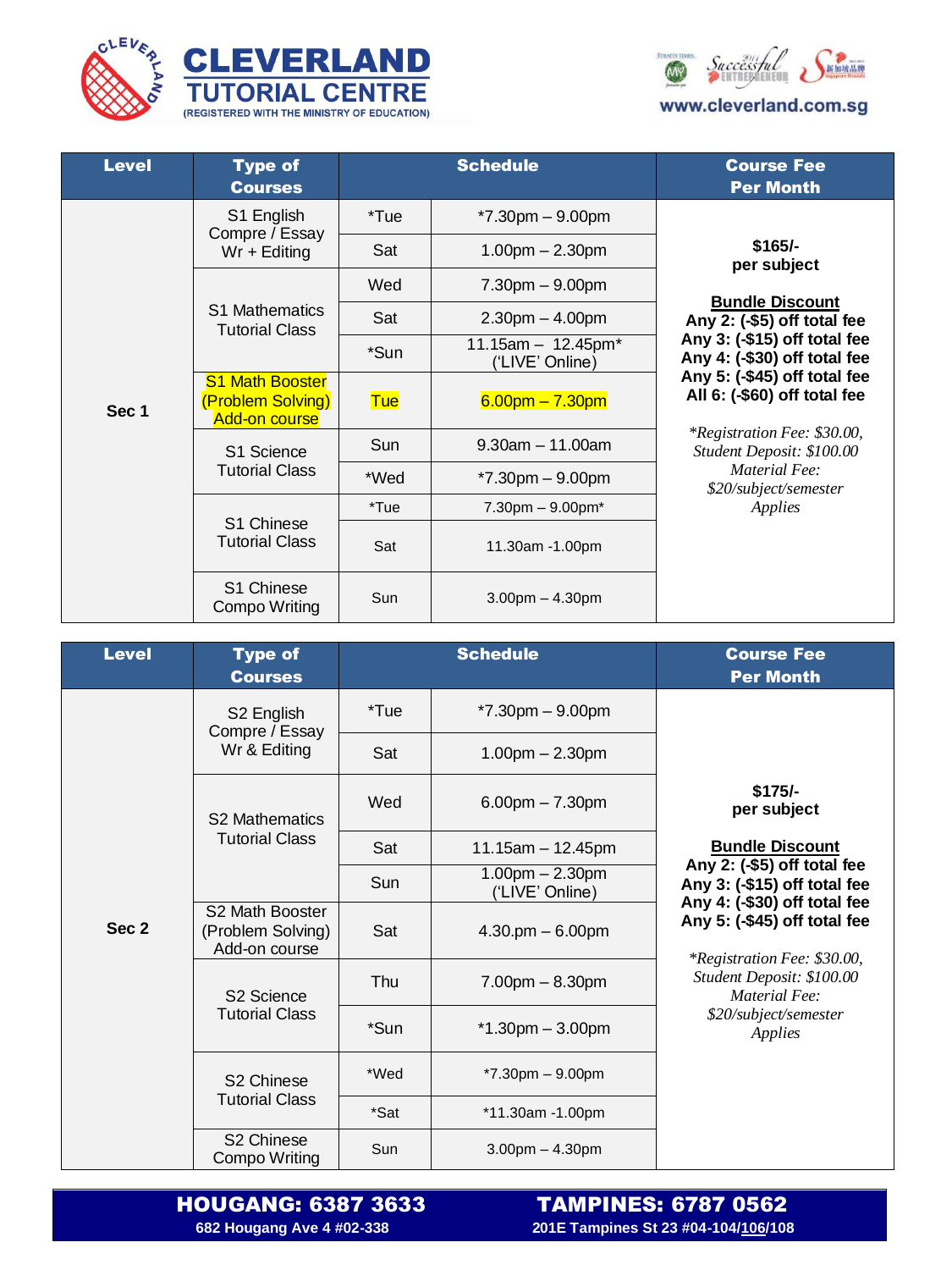





| <b>Level</b>     | <b>Type of</b><br><b>Courses</b>                   |     | <b>Schedule</b>                      | <b>Course Fee</b><br><b>Per Month</b>                                                                                                                                                                                                                                                      |
|------------------|----------------------------------------------------|-----|--------------------------------------|--------------------------------------------------------------------------------------------------------------------------------------------------------------------------------------------------------------------------------------------------------------------------------------------|
|                  | S3 'N' Level<br>English                            | Sat | $11.15$ am $-12.45$ pm               | $$185/-$<br>per subject                                                                                                                                                                                                                                                                    |
|                  |                                                    | Sat | $1.00pm - 2.30pm$                    |                                                                                                                                                                                                                                                                                            |
|                  | S3 'N' Level                                       | Thu | $6.00$ pm $- 7.30$ pm                |                                                                                                                                                                                                                                                                                            |
|                  | <b>Mathematics</b>                                 | Sat | $9.30$ am $-11.00$ am                |                                                                                                                                                                                                                                                                                            |
|                  | S3 'N' Level                                       | Tue | $6.00$ pm $- 7.30$ pm                | <b>Bundle Discount</b>                                                                                                                                                                                                                                                                     |
|                  | Additional<br><b>Mathematics</b>                   | Sat | 11.15am $-$ 12.45pm                  | Any 2: (-\$5) off total fee<br>Any 3: (-\$15) off total fee<br>Any 4: (-\$30) off total fee<br>Any 5: (-\$45) off total fee<br>Any 6: (-\$60) off total fee<br><i>*Registration Fee: \$30.00,</i><br>Student Deposit: \$100.00<br><b>Material Fee:</b><br>\$20/subject/semester<br>applies |
| <b>Sec</b><br>3N | S3 'N' Level<br><b>Physics</b>                     | Fri | $7.30pm - 9.00pm$                    |                                                                                                                                                                                                                                                                                            |
|                  | S3 'N' Level<br>Chemistry                          | Sun | $11.15$ am $- 12.45$ pm              |                                                                                                                                                                                                                                                                                            |
|                  | S3 'N' Level<br><b>Biology</b>                     | Thu | $7.45$ pm $-9.15$ pm                 |                                                                                                                                                                                                                                                                                            |
|                  | S3 'N' Level<br>Prin. of Accounts                  | Tue | $5.00$ pm $- 6.30$ pm                |                                                                                                                                                                                                                                                                                            |
|                  | S3 'N' Level<br>Chinese                            | Wed | $7.30pm - 9.00pm$                    |                                                                                                                                                                                                                                                                                            |
|                  | S3 'N' Level<br><b>Chinese Creative</b><br>Writing | Sat | $1.30pm - 3.00pm$<br>('LIVE' Online) |                                                                                                                                                                                                                                                                                            |

| <b>Level</b>     | <b>Type of</b><br><b>Courses</b>                   | <b>Schedule</b> |                                      | <b>Course Fee</b><br><b>Per Month</b>                                                                                                                                                                                                                                                                                                    |
|------------------|----------------------------------------------------|-----------------|--------------------------------------|------------------------------------------------------------------------------------------------------------------------------------------------------------------------------------------------------------------------------------------------------------------------------------------------------------------------------------------|
|                  | S3 'O' Level<br>English                            | Sat             | $11.15$ am $-12.45$ pm               | $$185/-$<br>per subject<br><b>Bundle Discount</b><br>Any 2: (-\$5) off total fee<br>Any 3: (-\$15) off total fee<br>Any 4: (-\$30) off total fee<br>Any 5: (-\$45) off total fee<br>Any 6: (-\$60) off total fee<br><i>*Registration Fee: \$30.00,</i><br>Student Deposit: \$100.00<br>Material Fee:<br>\$20/subject/semester<br>applies |
|                  |                                                    | Sat             | $1.00pm - 2.30pm$                    |                                                                                                                                                                                                                                                                                                                                          |
|                  | S3 'O' Level                                       | Thu             | $6.00$ pm $- 7.30$ pm                |                                                                                                                                                                                                                                                                                                                                          |
|                  | <b>Mathematics</b>                                 | Sat             | $9.30$ am $-11.00$ am                |                                                                                                                                                                                                                                                                                                                                          |
|                  | S3 'O' Level<br>Additional                         | Tue             | $6.00$ pm $- 7.30$ pm                |                                                                                                                                                                                                                                                                                                                                          |
|                  | <b>Mathematics</b>                                 | Sat             | $11.15$ am $-12.45$ pm               |                                                                                                                                                                                                                                                                                                                                          |
| <b>Sec</b><br>3E | S3 'O' Level<br><b>Physics</b>                     | Fri             | $7.30pm - 9.00pm$                    |                                                                                                                                                                                                                                                                                                                                          |
|                  | S3 'O' Level<br>Chemistry                          | Sun             | $11.15$ am $- 12.45$ pm              |                                                                                                                                                                                                                                                                                                                                          |
|                  | S3 'O' Level<br><b>Biology</b>                     | Thu             | $7.45$ pm $-9.15$ pm                 |                                                                                                                                                                                                                                                                                                                                          |
|                  | S3 'O' Level<br>Prin. of Accounts                  | Tue             | $5.00pm - 6.30pm$                    |                                                                                                                                                                                                                                                                                                                                          |
|                  | S3 'O' Level<br>Chinese                            | Wed             | $7.30pm - 9.00pm$                    |                                                                                                                                                                                                                                                                                                                                          |
|                  | S3 'O' Level<br><b>Chinese Creative</b><br>Writing | Sat             | $1.30pm - 3.00pm$<br>('LIVE' Online) |                                                                                                                                                                                                                                                                                                                                          |